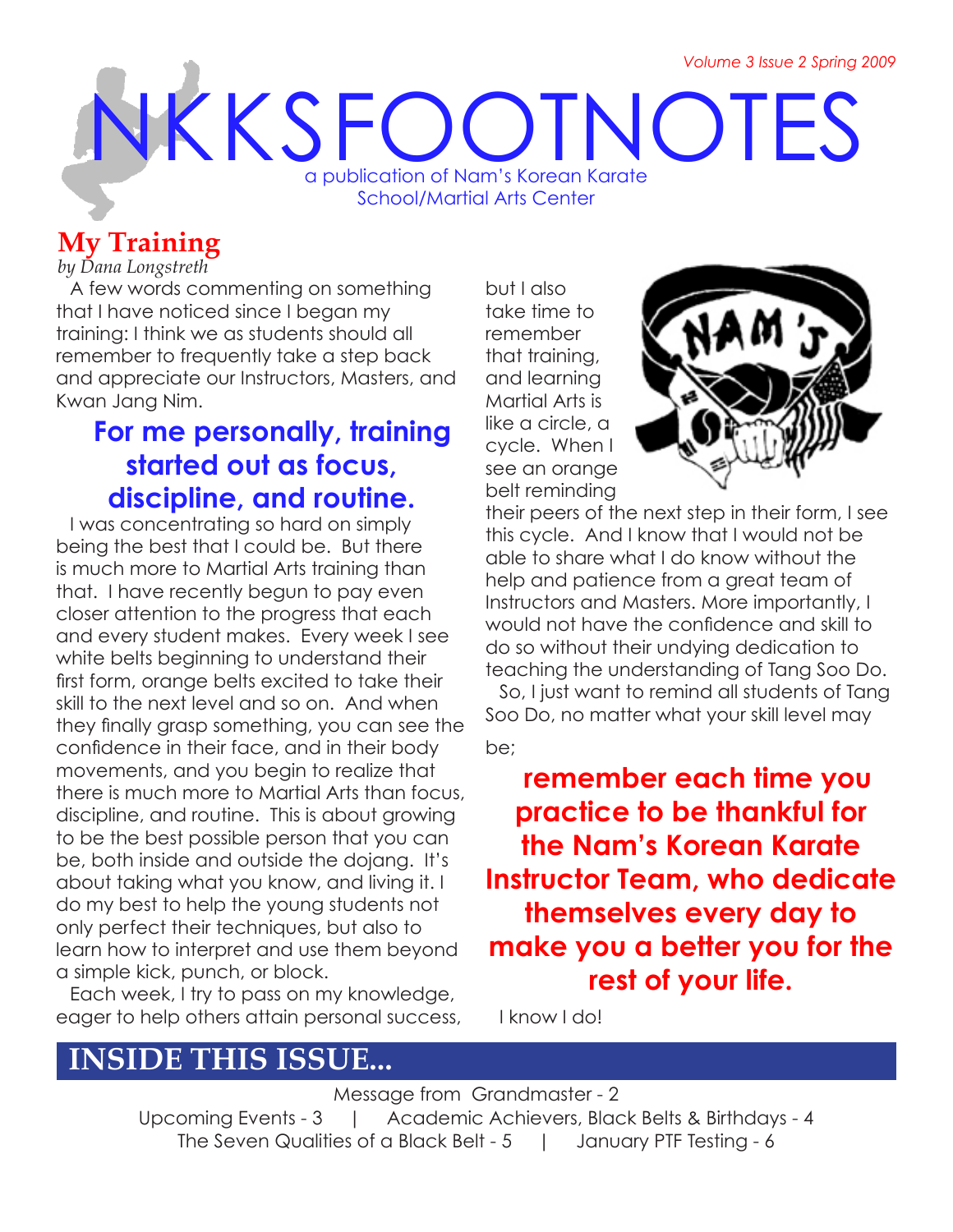### NKKS FOOTNOTES **A Message from GRANDMASTER TAEK HO NAM**



**Grandmaster Taek Ho Nam**

If you are like most parents, your child is the single most precious thing in your life. In order to ensure our children's success in life we must empower them with a high self esteem. "What is self esteem?" you may ask. Self esteem is how we feel about ourselves; the respect and control we have as a person. Your child must learn that they have a great deal of control in determining

the outcome of almost every situation, both positive and negative. As parents it is our duty to educate and help our children to develop their self esteem.

Through martial arts training, a child begins to learn about the meaning of respect and humility by bowing to their instructor and senior students. The relationship between the child and their instructor, a positive role model, also helps to reinforce this concept. A martial arts teacher also communicates praise and acceptance to a student when he or she does well and provides encouragement when additional work is necessary. The student's peers in the class also supply much needed group support and communication to the child, helping them overcome mental and physical obstacles and achieve their common goals.

Discipline is yet another vital factor in the development of a positive self image.One's mind and body must have discipline to progress and to learn the required physical and mental lessons as demanded by martial arts.

Praise and recognition are critical in the reinforcement of any behavior and the building of self love. With increased pressure on parents to spend more time with their children to develop these skills, martial arts can also play an increasingly important role.

A martial arts professional specializes in reaffirming a child's positive behavior and giving the student a positive outlook on themselves. Children who study martial arts tend to be more physically and mentally fit. This translates to greater health, flexibility, strength, coordination and discipline, which in turn leads to greater achievement in school and other sports. This entire cycle of positive affirmation supports the concept that one success leads to another.

It is my goal to breed success and confidence in your child whether it is in the martial arts school, at school or at home. Martial arts training is one of the greatest investments you can make for your child to ensure and encourage high self esteem.

#### **NKKS Footnotes A Publication of Nam's Korean Karate School / Martial Arts Center**

256 Washington Rd., Mt. Lebanon, Pa 15216 (412) 344-5557

5444 Steubenville Pike Robinson, Pa 15136 (412) 787-9895 Fax (412) 787-9895

3131 Millers Run Rd. Cecil, Pa 15321 (412) 901-6890

www.namskoreankarate.com

E-mail: namskoreankarate@ gmail.com

Founder and Publisher Grandmaster Taek Ho Nam

> Executive Editor Master Hans H. Nam

Production Editor Master Brenda Calderone

> Production Editor Master Tony Tresky

Copy Editor Dana Longstreth

Design / Printing Heather Arbuckle

© 2009 T.H. Nam's Korean Karate School / Martial Arts Center. All rights reserved.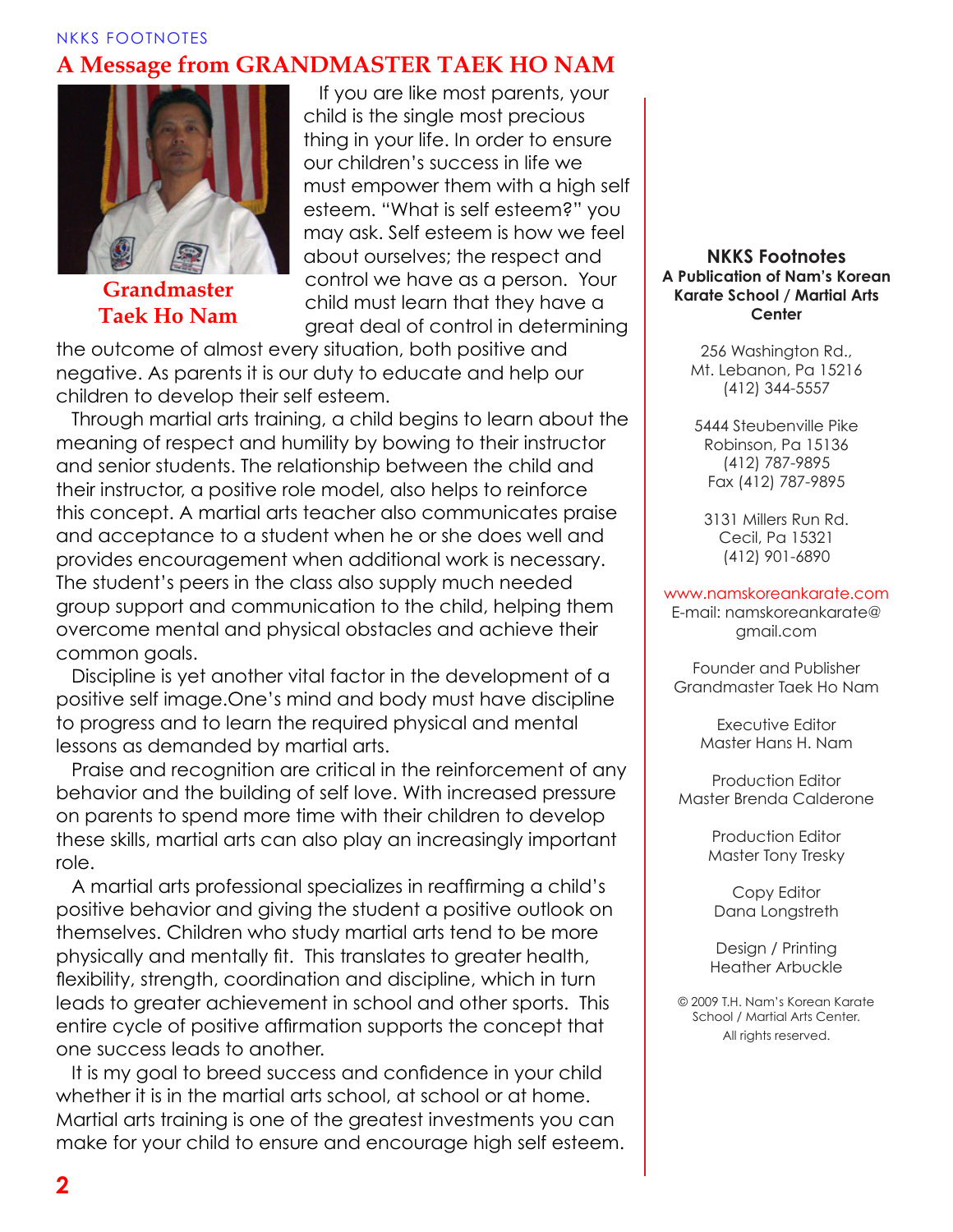#### **UPCOMING EVENTS**

| *ASK YOUR CAMPUS MANAGER FOR TIMES |                  | *DATES ARE SUBJECT TO CHANGE |
|------------------------------------|------------------|------------------------------|
| RC= Robinson Campus                | CC= Cecil Campus | MC= Mt. Lebanon Campus       |
| <u>A nril</u>                      |                  |                              |

#### **April**

#### **NO BREAKING CLINIC THIS MONTH**

- 4 BLUE BELT to BLACK BELT CLINIC NO CLASS ALL CAMPUSES (CLINIC)
- 25 KPA Paintball Tournament Location: Urban Assaults (Directions available) Time: 10am SHARP!
- 10 & NO CLASS ALL CAMPUSES (Good Friday & Easter)

11

#### **May**

- 6 Breaking Clinic @ MC with Kwan Jang Nim
- 7 Breaking Clinic @ MC with SahBumNim Nam All Belts Breaking Clinic @ RC
- 8 All Belts Breaking Clinic @ CC

*Pan-Am Tang Soo Do Federation Promotional Pre-Testing:*

- 27 CC
- 28 RC
- 29 MC
	- NO CLASS @ CECIL CAMPUS

18-22 Parents' Appreciation Week

#### *Pan-Am Tang Soo Do Federation Promotional Testing, Black*

30 RC

9 am – Children

10 am – Black Belt Tea Ceremony & Parents' Appreciation (MAY)

10 am – Adults

*Pan-Am Tang Soo Do Federation Promotional "Make Up" Testing*

Please speak to your Campus Manager to arrange your "Make Up" Testing

- June BLUE BELT to BLACK BELT CLINIC
	- 6 NO CLASS ALL CAMPUSES (CLINIC)

#### **June**

#### **NO BREAKING CLINIC THIS MONTH** 4

- 1-5 BUDDY WEEK
- 6 MOVIE NIGHT @ RC (ALL CAMPUSES WELCOME)
- 15-26 NMAC SUMMER KAMP
	- Location: RC Time: 9am – 3pm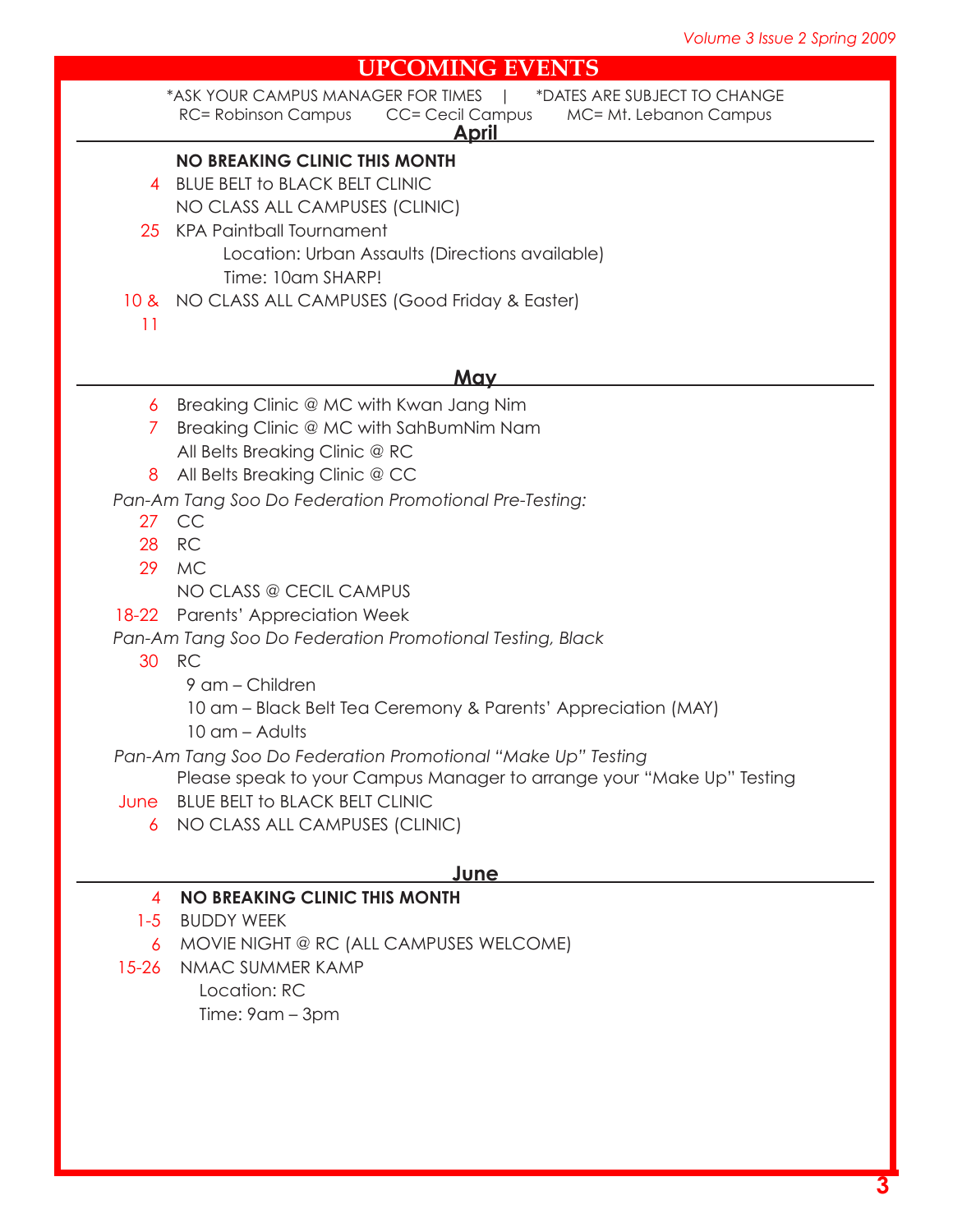#### **A+CADEMIC A+CHIEVER**

- $\oslash$  2nd 9 weeks  $\checkmark$  = new team member
- $Cort B<sub>Q</sub>$ MacKenzie B 2 Hollis B 2 Kyle B  $\oslash$   $\checkmark$  $I.J.D<sub>2</sub>$ Emily  $F$   $\circledcirc$ Joseph G 2 Eddie G 2

John Paul G 2 Trent  $K$   $Q$ Amber K 2 Kevin K 2 Tv  $L<sup>2</sup>$ Joshua L 2 Erin  $L \n  
  $\n  
  $\n$$$ Dylan L 2

Nathan M 2 Nate  $O$   $Q$ Corey P 2 Joshua P 2 Anthony  $R$   $\odot$ Isabella R 2 Tyler Y 2 Tanner Z 2

#### **BIRTHDAYS**

#### HAVE A KARATE CELEBRATION PARTY, "THE BEST PARTY IN THE BURGH!" STUDENTS & NON-STUDENTS OF ALL AGES ARE WELCOME TO CELEBRATE!

#### **APRIL**

Lea M – 2nd MacKenzie B – 6th Ginny G – 15th BuSahBum P.Allen – 15th Master H.Nam – 17th Trent  $K - 17$ th GyoSa Arielle Smith – 18th Tyler  $S - 24$ th Sarah W – 24th Pamela H – 24th Master B.Calderone – 28th Gerald M – 28th Shawn H – 29th

#### **MAY**

Adam  $R - 4$ th Kyle  $B - 4th$ Brendan S – 9th Mason S – 9th Edgar G Jr. – 12th Jacob S 12th Nathan S – 17th April S – 18th Emily F – 19th Ronald G – 19th  $Richard - 19th$ Collin H – 19th Keegan H – 19th Monica M – 27th George M – 28th



#### **JUNE**

Tony R – 1st Daniel K – 3rd BuSahBum A.Daniels – 8th Stephanie M – 8th Matthew M – 8th  $Max S - 12th$ Anthony R – 12th Dylan  $L - 12$ th Drew  $H - 12$ th William A – 13th  $Ben H - 14th$ Lauren B – 15th Shane  $J - 15$ th Scott B – 16th Michael S – 17th Hallie L – 18th Alyssa H – 18th Paul T $-18$ th Nikita S – 21st Jarrett B – 25th Amber K – 27th Nathan M – 30th

**Nam's Korean Karate School / Martial Arts Center. www.namskoreankarate.com**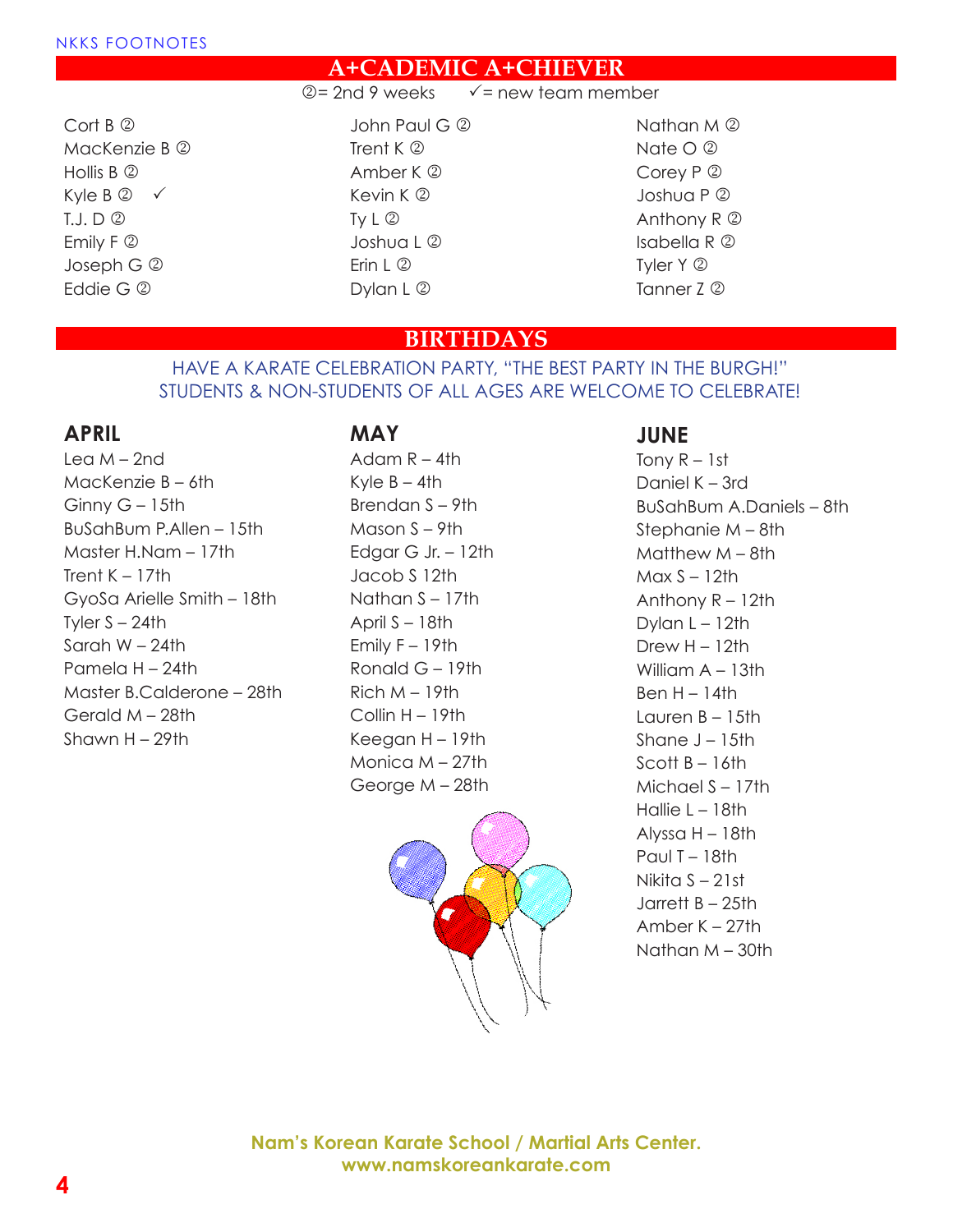# **The Seven Qualities of a Black Belt**

*By Michael A. Murphy (3rd Dan Essay)*

Every stage of Tang Soo Do training is marked with a belt, and each color has its own meaning. They begin simply enough, with the purity of the white belt, continue through the blood of the red belt, and on to the Black Belt. This belt level embodies a list of characteristics and attributes that the student is to have attained, or is at least striving to perfect. These qualities are health and strength, confidence, winning habits, mastery, calmness, dignity and sincerity.

# **The first of these is health and strength.**

These are the most obvious goals that any martial arts student works towards. It is probably also the main reason that most people begin to train in a martial art. Of all the elements of a Black Belt, it is definitely the most visible. One can see muscle that wasn't there as a white belt. Weight loss is visible on the scale. Not only that, but anyone who has endured particularly strenuous testing can attest to the fact that the better shape you are in, the easier it is to breathe afterwards.

# **The next quality, confidence, is a culmination of all of the work that goes into learning martial arts.**

It seems to creep into a student without them realizing it. With every broken board, every elusive form that is finally understood, and every time an opponent is successfully swept to the floor, a little more confidence finds its way in. Eventually, the student enters the dojang with head held a little higher and a little more certain of their abilities. They become more willing to attempt difficult maneuvers, to help a lower ranking belt, or even to spar with a higher ranking belt. This confidence spills over into life outside the gym too. After all, once you've broken

a few boards with your head and thrown

someone twice your size to the mat, life is definitely a little less intimidating.

The Black Belt also represents winning habits. A student develops persistence and determination by repeating a form over and over until it is learned. Patience may stem from holding a stance while waiting for others to finish. It also comes from waiting for the day that the next rank is reached. In

addition, a student must be willing to learn in order to reach the rank of Black Belt, since there are so many things that one must know; and know well at that. And these are just a few of the habits that a Black Belt develops!



www.eatgiovannis.com

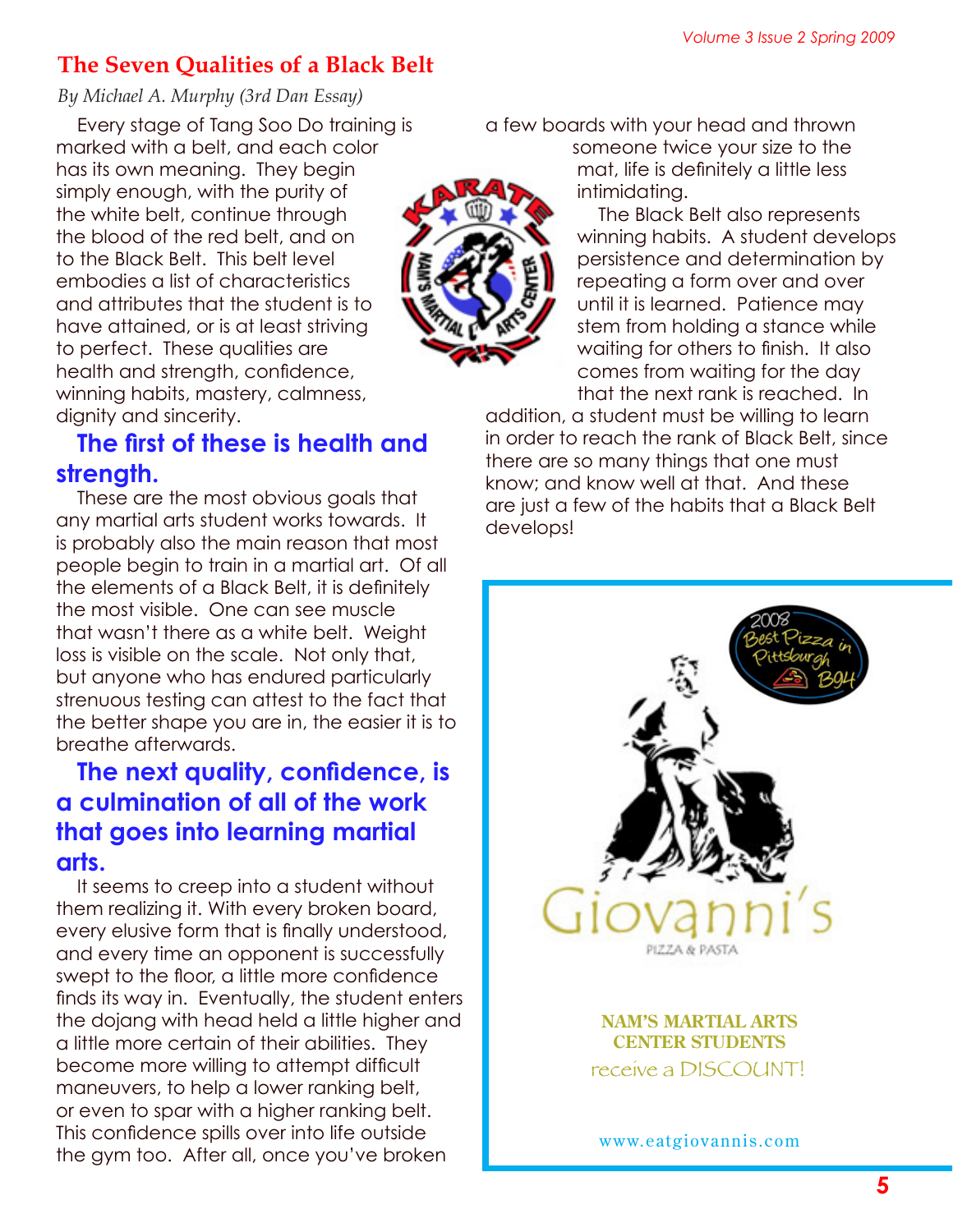# 기 21 외요 은격 SFLF-CONFIDENCE . DESIRE RESPECT

### **January PTF Testing**

*By GyoSa S.DeCarlucci*

# **Nothing increases your anxiety level or makes you more nervous than promotional testing.**

January's testing was no different as we

#### all lined up, from white belts up to black belts, to demonstrate our knowledge of our new techniques to Kwan Jang Nim. This testing has come and gone and we all made it. Now we must prepare to do it all again for March testing. After five years of training and teaching children's

classes, I too get a little nervous performing my techniques for Kwan Jang Nim and the other masters. Despite testing with

**HEALTHY BODY BEAUTIFUL MIND** a group you feel as if you are the lone tester. My advice to junior belts before

TI Ji tig

testing would be: First, come to class and practice your requirements. This will help to build your confidence. Remember our school philosophy: practice makes perfect, perfection brings confidence, confidence

> brings good spirits, good spirits brings better production, better production brings happiness. Being confident and of strong mind goes a long way, even if you make a mistake. Second, ask questions. And finally, be sure to have fun during testing. Remember, we are all one big Tang Soo Do family.

귀껍한 미음

The success of one member is success for all.

*MaryJo's Cleaning Residential / Commercial* (*(412) 337-9762*

*Complete Cleaning Service:*

- *+ Own Equipment & Cleaning Supplies*
- *+ Weekly, Bi-Weekly & Monthly Cleanings*
- *+ All Natural Cleaners with NO Harsh Chemicals*
- *+ Extra Cleaning Services Available*
- *+ References Available Upon Request!*
- *+ Free In-Home Estimates*



### **Discount Available for all N.M.A.C. Students**